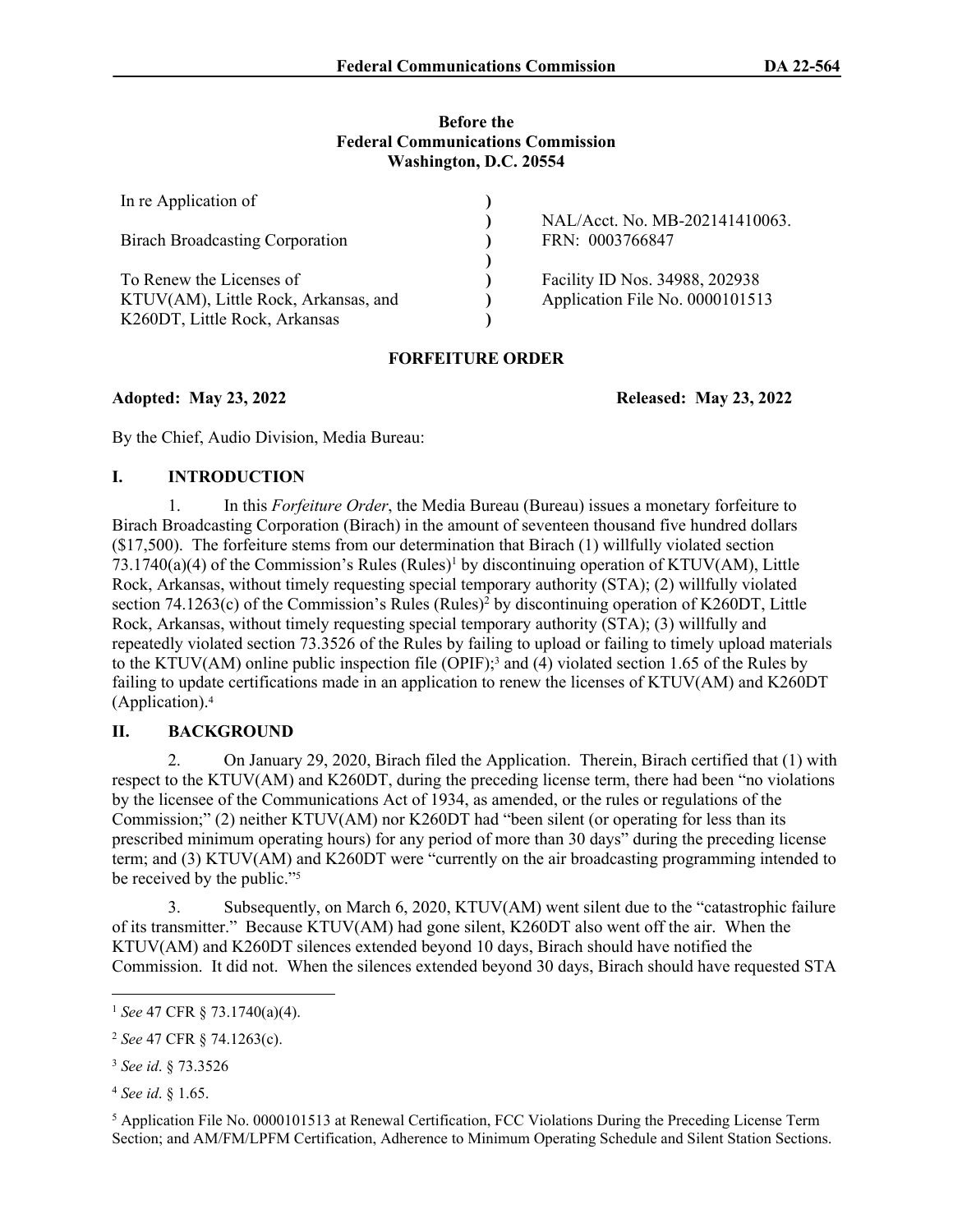for KTUV(AM) and K260DT to remain silent. It did not. Instead, the KTUV(AM) and K260DT silences were brought to our attention when we received Informal Objections to the Application in May and June of 2020.<sup>6</sup>

4. Based on the evidence before us, and our review of the Application and the KTUV(AM) OPIF, we released a *Memorandum Opinion and Order and Notice of Apparent Liability for Forfeiture* (*NAL*) that proposed a forfeiture of seventeen thousand five hundred dollars (\$17,500) in relation to the unauthorized periods of silence at both KTUV(AM) and K260DT, Birach's failure to properly maintain the KTUV(AM) OPIF, and its failure to maintain the completeness and accuracy of certifications made in the Application.<sup>7</sup> The *NAL* gave Birach thirty days to pay the full amount of the proposed forfeiture, or file a written statement seeking reduction or cancellation of the proposed forfeiture.<sup>8</sup> To date, Birach has neither paid the proposed forfeiture nor filed a written statement in response to the *NAL*.

#### **III. DISCUSSION**

5. The forfeiture amount proposed in this case was assessed in accordance with section 503(b) of the Communications Act of 1934, as amended (the Act),<sup>9</sup> section 1.80 of the Rules,<sup>10</sup> and the Commission's Forfeiture *Policy Statement*. <sup>11</sup> In assessing forfeitures, section 503(b)(2)(E) of the Act requires that we take into account the nature, circumstances, extent, and gravity of the violation, and, with respect to the violator, the degree of culpability, any history of prior offenses, ability to pay, and such other matters as justice may require.<sup>12</sup>

6. We conclude that Birach willfully violated sections  $73.1740(a)(4)$ ,  $74.1263(c)$ ,  $73.3526$ , and 1.65 of the Rules. We therefore issue a forfeiture in the amount of seventeen thousand five hundred dollars (\$17,500) as proposed in the *NAL*.

### **IV. ORDERING CLAUSES**

7. Accordingly, **IT IS ORDERED,** pursuant to section 503(b) of the Communications Act of 1934, as amended, and Section 1.80 of the Commission's rules, that Birach Broadcasting Corporation, **SHALL FORFEIT** to the United States the sum of seventeen thousand five hundred dollars (\$17,500) for its willful violations of sections 73. 1740(a)(4), 74.1263(c), 73.3526, and 1.65 of the Commission's rules.

8. Payment of the forfeiture must be made by credit card, ACH (Automated Clearing House) debit from a bank account using CORES (the Commission's online payment system),13 or by wire transfer. Payments by check or money order to pay a forfeiture are no longer accepted. Below are instructions that payors should follow based on the form of payment selected:<sup>14</sup>

8 *Id*. at para. 20.

<sup>9</sup> 47 U.S.C. § 503(b).

<sup>10</sup> 47 CFR § 1.80.

<sup>11</sup> *Forfeiture Policy Statement and Amendment of Section 1.80 of the Rules to Incorporate the Forfeiture Guidelines*, Report and Order, 12 FCC Rcd 17087 (1997), *recon. denied*, 15 FCC Rcd 303 (1999).

 $12$  47 U.S.C. § 503(b)(2)(E).

<sup>13</sup> Payments made using CORES do not require the submission of an FCC Form 159.

<sup>14</sup> For questions regarding payment procedures, please contact the Financial Operations Group Help Desk by phone at  $1-877-480-3201$  (option #6), or by e-mail at [ARINQUIRIES@fcc.gov.](mailto:ARINQUIRIES@fcc.gov)

<sup>6</sup> Informal Objection, Pleading File No. 0000114089, at paras. 4, 5; Informal Objection, Pleading File No. 0000116632, at 4.

<sup>7</sup> *Birach Broad. Corp*., Memorandum Opinion and Order and Notice of Apparent Liability for Forfeiture, DA 21- 1618 (MB Dec. 27, 2021).